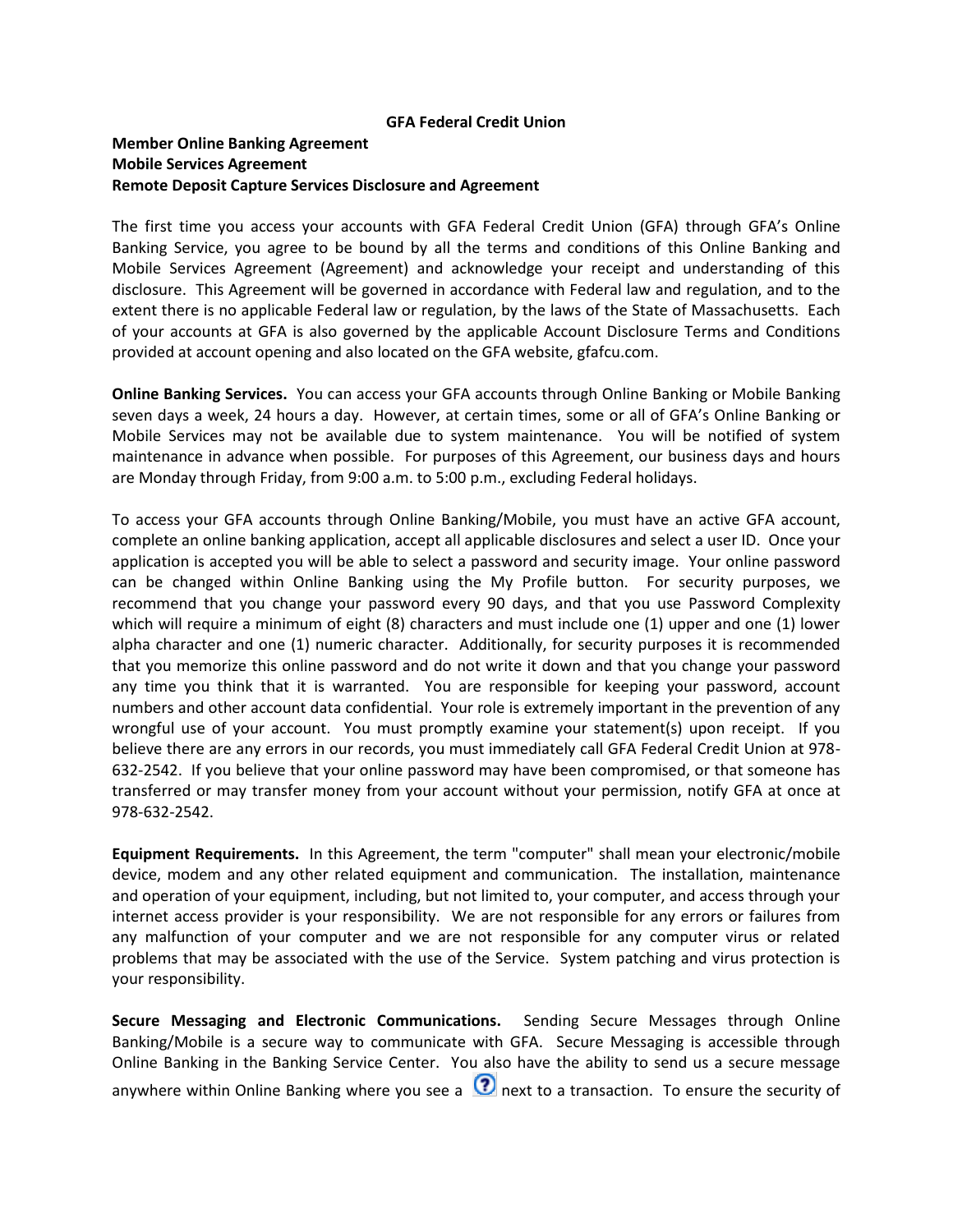your account information, you agree that you will use Secure Messaging within Online Banking and Mobile when asking specific questions about your account(s). You also agree that any communication from us to you regarding your online banking/mobile accounts, including any disclosures or other information required to be delivered under applicable law, may be delivered to you in electronic form and that this electronic communication will be in lieu of written communication. This includes, but is not limited to, any change in terms notice affecting your use of Online Banking or Mobile Services. You have the ability to print any of these electronic notifications using the "print" function located in your web browser. Additionally a paper copy can be requested at any time by contacting the Credit Union at 978-632-2542.

**Bill Pay.** GFA's Bill Pay Terms of Service and Privacy Policy are located within the Bill Pay System. Please reference these documents for specific terms and conditions and privacy practices.

**Cancellation.** If you wish to cancel ANY service offered through GFA's Online Banking or Mobile Services, please contact GFA at 978-632-2542 or send us cancellation instructions in writing to GFA, P.O. Box 468 Gardner, MA 01440. If, for any reason, you wish to stop using Bill Pay, we strongly recommend that you cancel all future payments yourself using the Bill Pay Service or by calling the credit union at 978-632-2542 for assistance. This will ensure that future payments and transfers made by you will not be duplicated. We will continue to maintain your accounts until you notify us otherwise.

If you do not access your GFA accounts through our Online Banking or Mobile Banking Service for a six (6) month period, GFA reserves the right to disconnect your service without notice. Please note that your payment information will be lost if you are disconnected from the service. GFA reserves the right to terminate your use of the Bill Pay Services in whole or part, at any time without prior notice. After cancellation, GFA online banking services may be reinstated by calling GFA at 978-632-2542.

**Transfers.** Transfers can be processed in the following manner:

- You can transfer money between your personal accounts.
- You can send money to another GFA Member, as long as they consent and provide you with the required transfer information.
- You can send money to another individual who does not bank with GFA.
- You can send money to another one of your accounts that do not reside at GFA.

An electronic funds transfer initiated prior to 2pm through Online Banking or Mobile Banking during "business days and within business hours" will be initiated the same day it is scheduled. Electronic funds transfers initiated through Online Banking may result in an overdraft of your account and may, at GFA's discretion, be cancelled. In addition, you will be charged the same overdraft charges that apply to your account.

For all savings accounts, during any statement cycle, you may not make more than six (6) transfers and/or withdrawals, or a combination, to another GFA account of yours (including a transaction account), or to a third party by means of preauthorized or automatic transfer or telephonic or electronic (computer) agreement, order or instruction, or by check, draft, debit card, if applicable, or similar order made by you and payable to a third party. If you exceed these transfer limitations, we may refuse to make that transfer, suspend or close your account, or require you to open additional transaction (checking) accounts and/ or assess a fee for each incident as set forth in our Fee Schedule. In addition, if a hold has been placed, in accordance with our Funds Availability Policy, on deposits made into an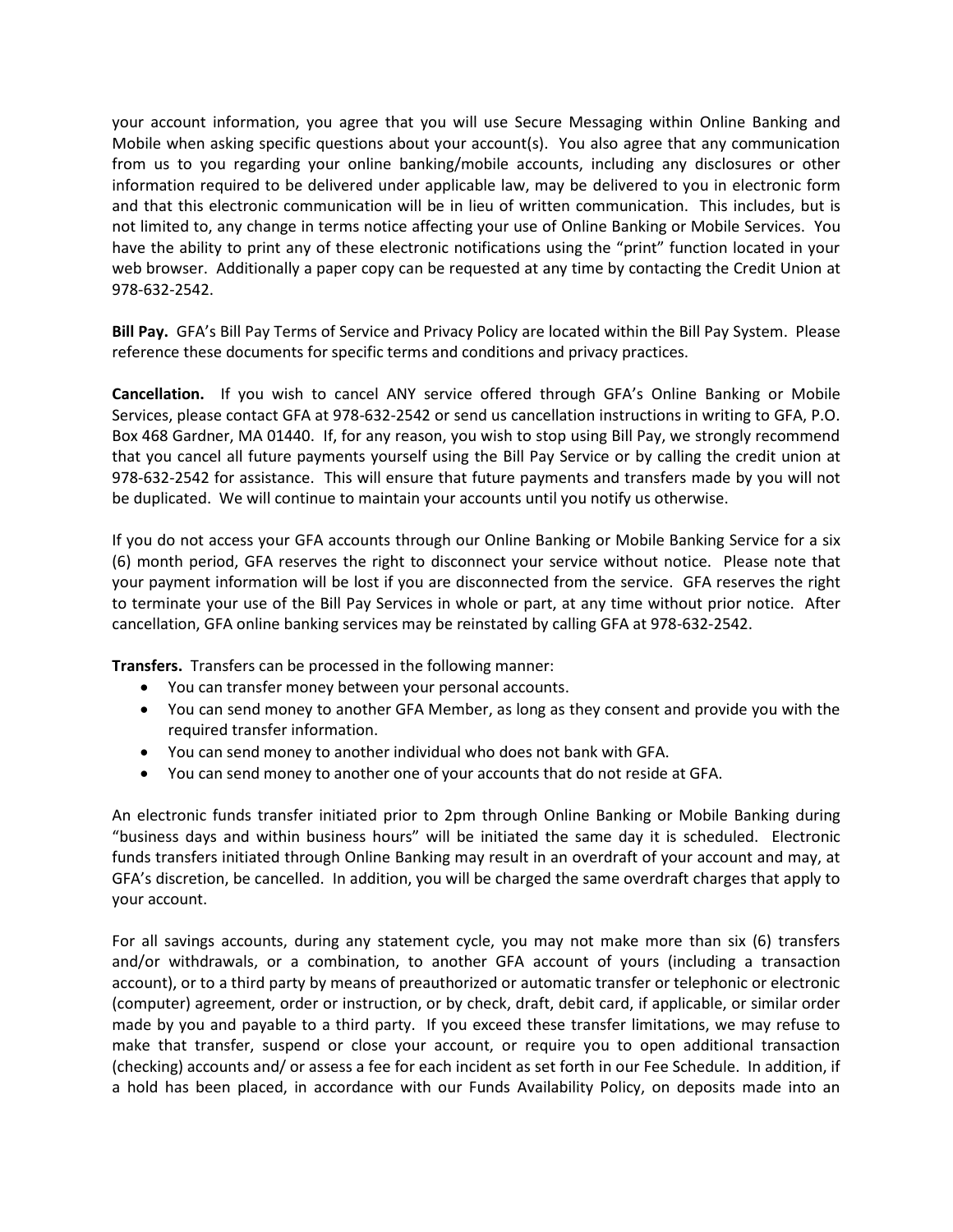account from which you wish to transfer funds, you may not transfer the portion of the funds held until the hold expires.

For security reasons, we may limit the frequency and dollar amounts from your account on a daily and monthly basis.

GFA will use our best efforts to process all transactions properly, however, GFA shall incur no liability if we are unable to complete any transfers initiated by you through Online Banking or Mobile Banking because of the existence of any one or more of the following circumstances:

- 1. Your account does not contain sufficient funds to complete the transaction or the transaction would exceed the credit limit of your overdraft protection/ privilege.
- 2. The online banking processing center is not working properly and you know or have been advised about the malfunction before you execute the transaction.
- 3. Circumstances beyond the control of GFA such as, but not limited to, fire, flood, or interference from an outside force that would prevent the proper execution of the transaction, despite the fact that GFA has taken reasonable precautions to avoid those circumstances.

NOTICE – Initiation of certain electronic funds transfers from your account will, except as otherwise provided in the Agreement, effectively eliminate your ability to stop payment of the transfer. Unless otherwise provided in this Agreement, you may not stop payment of electronic funds transfers, therefore you should not employ electronic access for purchases or services unless you are satisfied that you will not need to stop payment. To view our full Electronic Funds Transfer Disclosure, please see GFA's Account Terms and Conditions which are available at gfafcu.com.

## **Stop Payments.**

## Item Description:

If you request to stop payment through Online Banking or Mobile Banking via our Banking Service Center, you must warrant that the information describing the check, including the amount and check number is correct. You also understand the exact amount of the check is necessary for GFA to stop payment. If you provide us with the incorrect amount or any other incorrect information, GFA will not be responsible for failing to place the stop payment on the check. Please see our fee schedule for applicable fees.

## Agreement:

You agree that unless your stop payment order is received by GFA within a reasonable time for GFA to act on the stop payment order prior to final payment, certification, or similar action on the check, that GFA will not be responsible for stopping payment. You also agree that you may not stop payment on any point-of-sale EFT, cashier or certified check or any check or payment guaranteed by you. You also understand that your stop payment request is conditional and subject to GFA verification that the check has not already been paid or that some other action to pay the check has not been taken by you.

You understand that your stop payment order will be effective for a period of six months from the original stop payment date, unless you release this order or renew the order for additional periods, in writing. You also understand that there is a charge for each stop payment order requested, as described in our fee schedule.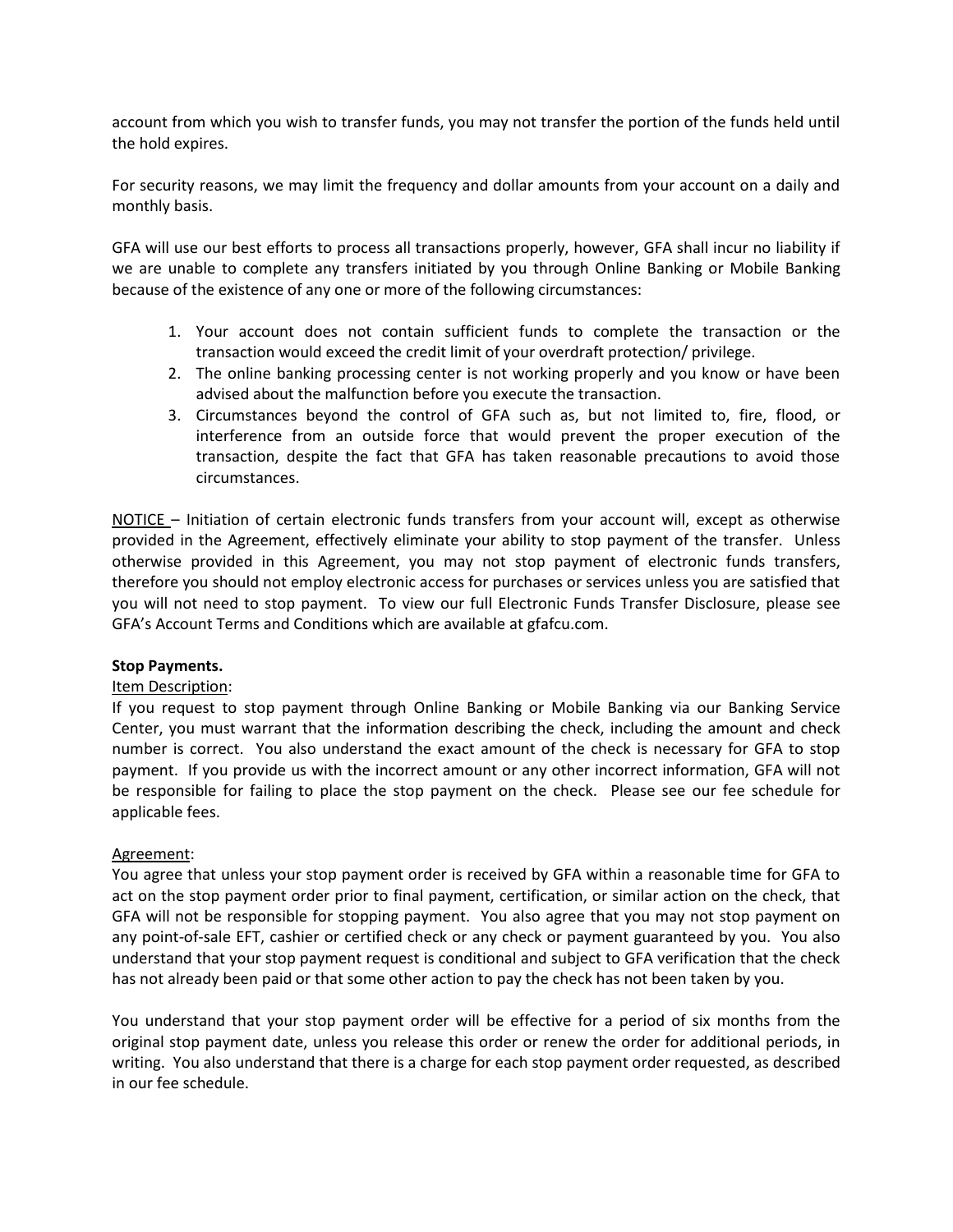Indemnification: You agree to indemnify and hold harmless GFA from all costs, including attorney's fees, action, damages, or claims related to or arising from your action in refusing payment of the check, including claims of any joint depositor, payee, or endorser or in the failing to stop payment of a check subject to this order or upon return of the original check.

By submitting the stop payment request electronically, you acknowledge that the transaction you stopped payment on was not properly authorized or that a previously existing authorization has been revoked. You also agree to pay any fee presented to you at the time of the request.

## **Fees.**

Online and Mobile Banking: There are no monthly or transaction fees associated with accessing your accounts through Online or Mobile Banking, however, fees may be assessed by your Internet Service Provider. You agree to be responsible for any telephone, mobile or internet access charges incurred by accessing your GFA accounts through Online Banking or Mobile Banking. All other account related fees can be found in our fee schedule.

Bill Pay: There are no monthly or transactional fees associated with paying your bills through Bill Pay however, there are Stop Payment and NSF/Uncollected Funds fees that apply to your account. These fees are outlined in our fee schedule. Additionally, Bill Pay offers Expedited Bill Payments at a fee. The associated fee will be presented to you for your approval prior to the transaction taking place.

We reserve the right to change the charges, fees or other terms described in GFA's Account Terms and Conditions, as well as terms described in this Agreement. When changes are made to any fees or charges, we will notify you through email or send a notice to you at the address shown on our records. The notice will be posted or sent at least thirty (30) days in advance of the effective date of any fee changes or of any stricter limitations. If such a change is made, and it can be disclosed without jeopardizing the security of the system, we will provide you with electronic or written notice within thirty (30) days after the change. As always, you may choose to accept or decline changes by continuing or discontinuing the account services to which these changes relate.

**New Services.** GFA may, from time to time, introduce new online services. We will notify you of the new services, and you agree to be bound by the new rules communicated to you concerning those services if you use those services when they become available.

**Confidentiality.** We may disclose information to third parties about your account or the transfers you make when:

- 1. It is necessary for completing transfers.
- 2. In order to verify the existence and condition of your account for a third party, such as a credit bureau or merchant.
- 3. In order to comply with government agency or court orders.
- 4. If you give us your written permission.

Additional information is available by reviewing our **Privacy Policy** which is available on GFA's website, gfafcu.com.

**Your Liability.** You are responsible for all transfers and bill payments you authorize using GFA's Online Banking or Mobile Banking Services. If you authorize others to either use your Online Banking or Mobile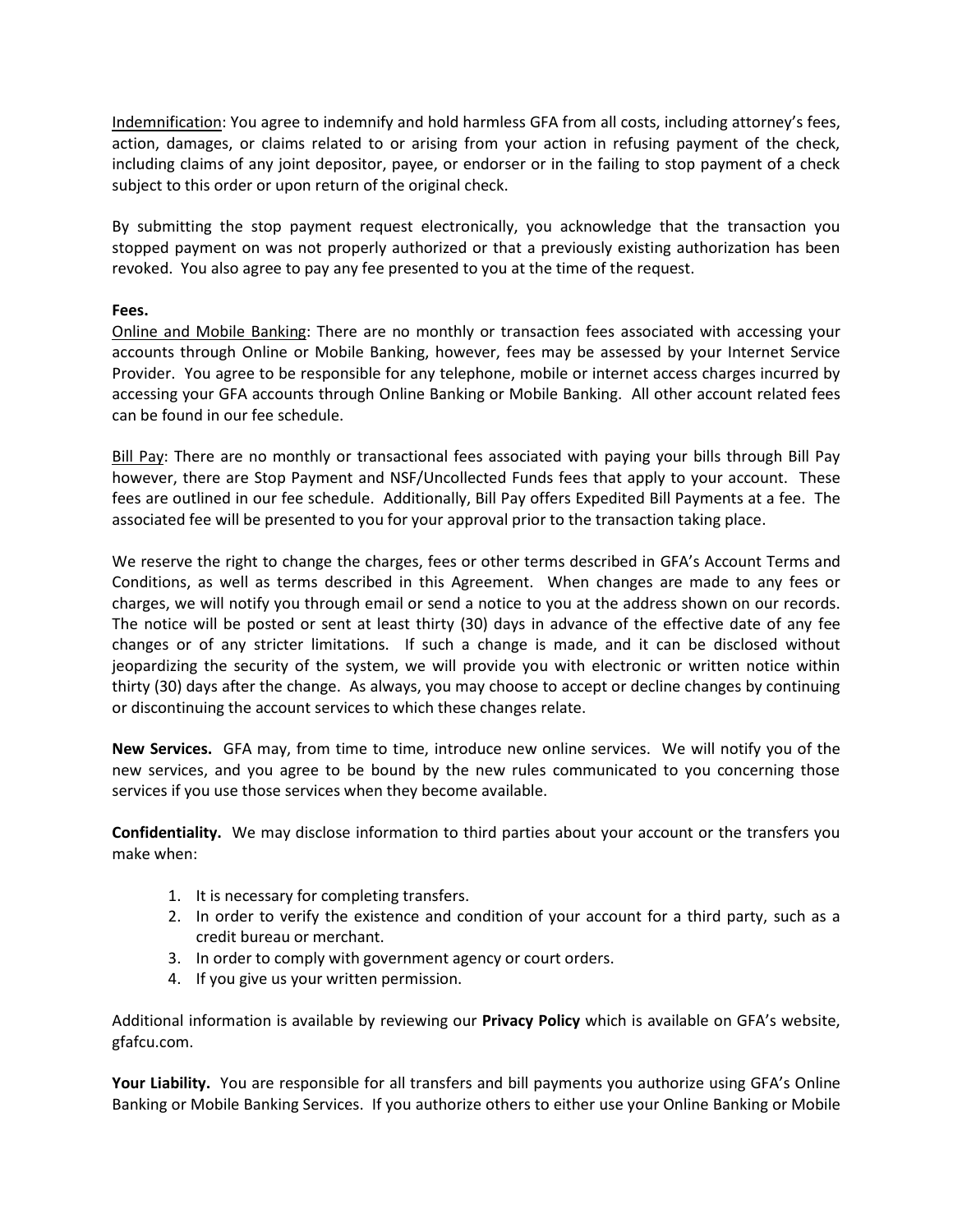Banking credentials or you assign others their own Online Banking or Mobile Banking credentials using the "entitlements" feature, you are responsible for any and all actions/transactions they authorize/conduct from your accounts and hold GFA harmless of all of their actions. To protect your privacy, GFA will not be able to assist individuals you have granted access to within Online Banking or Mobile Banking unless that individual is an owner or signer on said account.

If you believe that your Password has been lost or stolen or that someone transferred or may transfer money from your account without your permission, call us immediately at, 978-632-2542 or write/visit us at GFA Federal Credit Union, P.O. Box 468, 229 Parker St., Gardner, MA 01440.

**Our Liability.** We will be responsible for your actual losses if they were directly caused by our failure to complete a transfer to or from your accounts on time or in the correct amount according to our agreement with you. However, there are some exceptions. We will not be liable, for instance:

(a) If, through no fault of ours, you do not have enough money in your account to complete a transaction from that account, or if withdrawals from any of your accounts have been prohibited by a court order such as a garnishment or other legal process, or if that account has been closed.

(b) If the transfer or bill payment would go over the limit on your overdraft line of credit account.

(c) If you have not properly followed the instructions on how to make a transfer or bill payment or if your computer or other equipment fails or malfunctions.

(d) If you have not given us complete, correct and current instructions so that we can make a transfer or bill payment.

(e) If you do not authorize a bill payment soon enough for your payment to be made and properly credited by the payee by the time it is due.

(f) If we make a timely bill payment but the payee nevertheless does not credit your payment promptly after receipt.

(g) If we have reason to believe that a transaction has not been properly authenticated or is fraudulent.

(h) If the Bill Pay Service was not working properly and you knew or should have known about the breakdown when you attempted to authorize a transfer or bill payment.

(i) If circumstances beyond our control prevent the making of a transfer or payment, despite reasonable precautions that we have taken. Such circumstances include delays or losses of payments caused by the U.S. Postal Service, equipment failure or breakdown, acts of God or other conditions beyond our control. We will be responsible for acting only on those instructions sent through the Service, which we actually receive.

(j) For other exceptions to our liability as stated in our Electronic Fund Transfer Agreement.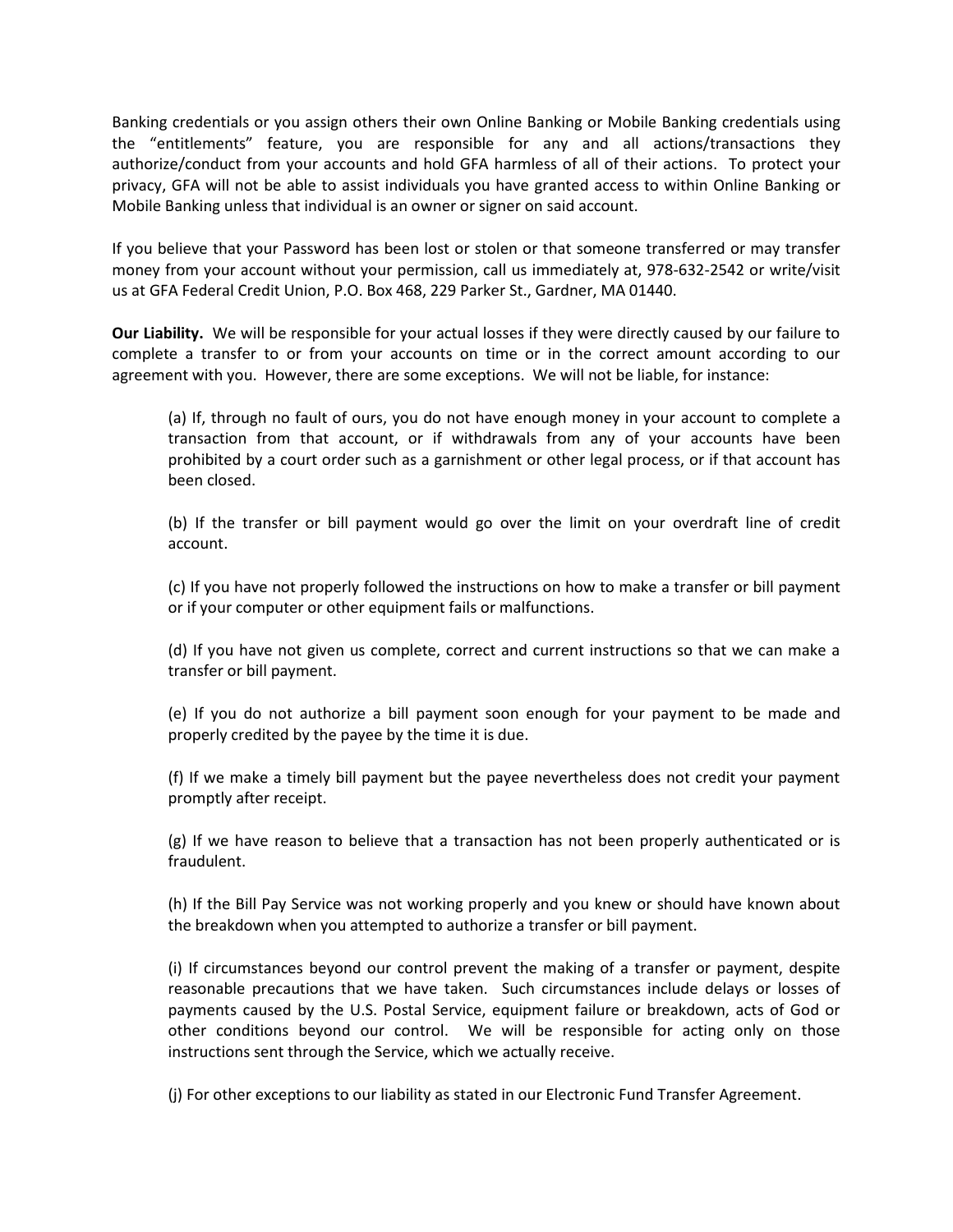(k) GFA's sole responsibility for an error in a transfer will be to correct the error, but in no case shall GFA be liable for any indirect, incidental, special or consequential damages, except to the extent such limitation of liability is not permitted by law.

**Error Resolution.** In case of errors or questions about your transactions through GFA's Online Banking or Mobile Banking, contact us immediately at 978-632-2542 or write/visit us at GFA Federal Credit Union, P.O. Box 468, 229 Parker St., Gardner, MA 01440. Please see our Account Terms and Conditions for GFA's full Electronic Funds Transfer Disclosure and Agreement.

**Third Party Services.** GFA's Online Banking and Mobile Banking may at times provide links to web pages. When you access those web pages provided by third parties, you are leaving the Credit Union's secure site.

**Internet Gambling.** You agree not to process transactions that are restricted under the Unlawful Internet Gambling Enforcement Act (UIGEA). Internet gambling transactions are prohibited and should not be processed through any accounts.

**Other General Terms.** In addition to this Online Banking and Mobile Service Agreement, and the GFA Account Terms and Conditions Agreement, you agree to be bound by and will comply with the requirements of the Electronic Funds Transfer Disclosure and Agreement, which informs you of the terms and conditions governing the use of our electronic transfer services. If you use or allow others to use the electronic services offered by GFA Federal Credit Union, you are agreeing to the terms and conditions of the Electronic Funds Transfer Disclosure and Agreement.

Except as specifically provided in the Agreement or where the law requires a different standard, you agree that neither GFA nor the service providers shall be responsible for any loss, property damage or bodily injury, whether caused by the equipment, software, GFA Federal Credit Union, internet browser providers, internet access providers, or an agent or subcontractor of any of the foregoing. Nor shall GFA, or the service providers, be responsible for any direct, indirect, special or consequential, economic or other damages arising in any way out of the installation, use or maintenance of the equipment, software, or internet browser or access software.

**Remote Deposit Capture Services.** In this Disclosure and Agreement, the words "I," "me," "my," "us" and "our" mean the consumer or business that applied for and/or uses any of the Remote Deposit Capture Services (the "Services") described in this Disclosure and Agreement. The words "you," "your," and "yours" mean GFA Federal Credit Union. My Application for use of the Remote Deposit Capture Services, your notification of approval of my application, and my GFA Federal Credit Union Account Terms and Conditions Disclosure are hereby incorporated into and made a part of this Disclosure and Agreement. In the event of a discrepancy between this Disclosure and Agreement and my Application, your approval, or the Account Terms and Conditions, this Disclosure and Agreement will control.

**Use of the Service.** Following receipt of your notification approving my use of the Services, I am authorized by you to remotely deposit paper checks I receive to my checking or savings account with you (the "Account") by electronically transmitting a digital image of the paper checks to you for deposit (some restrictions may apply). My use of the Services constitutes my acceptance of the terms and conditions of this Disclosure and Agreement. I agree to comply with the hardware and software requirements set forth in the Online Banking and Mobile Services Agreements. Upon receipt of the digital image, you will review the image for acceptability. I understand and agree that receipt of an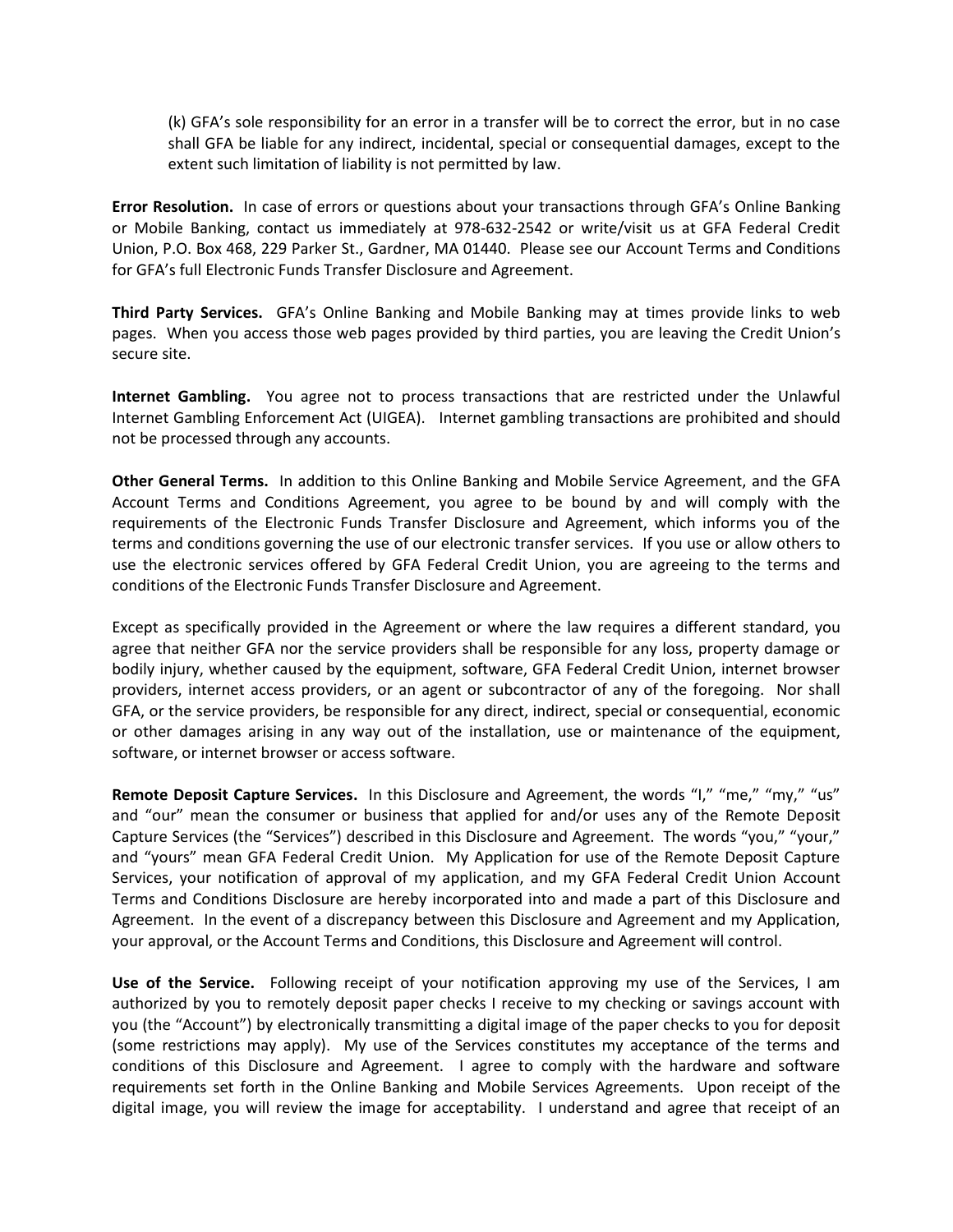image does not occur until after you notify me of receipt of the image via the Deposit History feature. I understand that, in the event I receive a notification from you confirming receipt of an image, such notification does not mean that the image contains no errors or that you are responsible for any information I transmit to you. You are not responsible for any image that you do not receive. Following receipt of the image, you may process the image by preparing a "substitute check" or clearing the item as an image. Notwithstanding anything to the contrary, you reserve the right, within your sole and absolute discretion, to accept or reject any item for remote deposit into my Account. I understand that any amount credited to my Account for items deposited using the Services is a provisional credit and I agree to indemnify you against any loss you suffer because of your acceptance of the remotely deposited check.

In addition, I agree that I will not (i) modify, change, alter, translate, create derivative works from, reverse engineer, disassemble or decompile the technology or Service, (ii) copy or reproduce all or any part of the technology or Service; or (iii) interfere, or attempt to interfere, with the technology or Service.

## Guarantee Specific to Deposits Received for Credit to a Business or Consumer Account:

My use of the Services for the purpose of depositing to a Business Account constitutes my understanding and agreement that I may be personally liable for any expenses GFA Federal Credit Union incurs in attempting to obtain final payment for the item in question, outside of the routine costs associated with item processing, in the event of a default by the Business. This includes but is not limited to recovery of the amount credited in the event of non-payment, collection costs and attorney's fees as applicable, as well as any and all costs associated with GFA Federal Credit Union enforcing this Guarantee. This Guarantee shall benefit the GFA Federal Credit Union and its successors and assigns.

**Compliance with Law.** I agree to use the products and Service for lawful purposes and in compliance with all applicable laws, rules and regulations, as well as all laws pertaining to the conduct of my business. I warrant that I will only transmit acceptable items for deposit and have handled the original items in accordance with applicable laws, rules and regulations. I agree to indemnify and hold you harmless from any damages, liabilities, costs, expenses (including attorneys' fees) or other harm arising out of any violation thereof. This indemnity will survive termination of my Account and this Agreement.

**Check Requirements.** Any image of a check that I transmit to you must accurately and legibly provide all the information on the front and back of the check at the time presented to me by the drawer. Prior to capturing the original check, I will endorse the back of the original check. My endorsement will include my signature or the business name if a stamp is being used. It will also include the words "For Remote Deposit Only." The image of the check transmitted to you must accurately and legibly provide, among other things, the following information: (1) the information identifying the drawer and the paying bank that is preprinted on the check, including complete and accurate MICR information and the signature(s); and (2) other information placed on the check prior to the time an image of the check is captured, such as any required identification written on the front of the check and any endorsements applied to the back of the check. The image quality for the check will meet the standards for image quality established by the American National Standards Institute ("ANSI"), the Board of Governors of the Federal Reserve, and any other regulatory agency, clearing house or association. Further, I understand and agree that I am not permitted to deposit items listed in this Agreement as an "Unacceptable Deposit."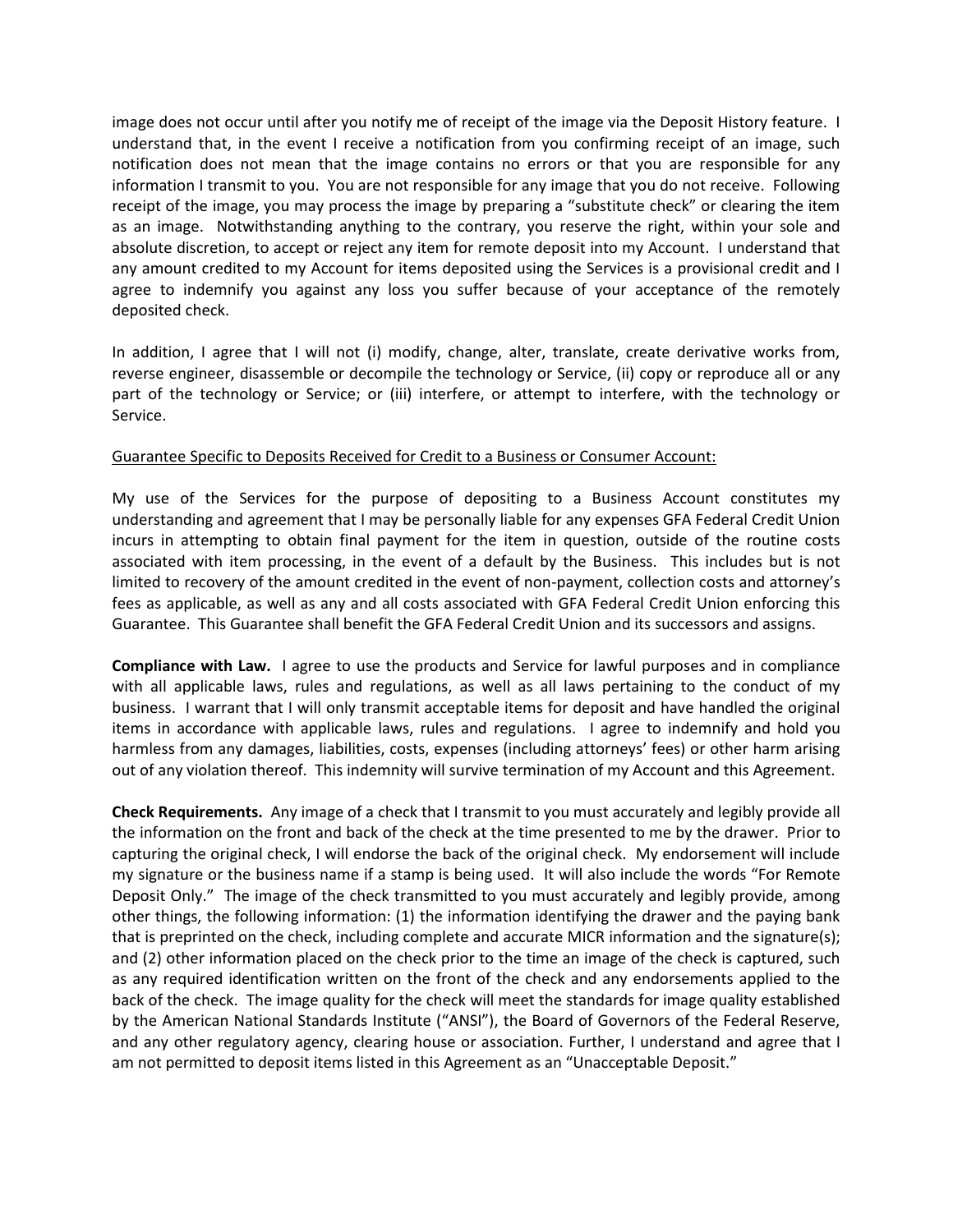**Rejection of Deposit.** You are not liable for any service or late charges levied against me due to your rejection of any item. In all cases, I am responsible for any loss or overdraft plus any applicable fees to your Account due to an item being returned.

**Items Returned Unpaid.** A written notice will be sent to me of transactions you are unable to process because of returned items. With respect to any item that I transmit to you for remote deposit that you credit to my Account, in the event such item is dishonored, I authorize you to debit the amount of such item from the Account, or any other account (with the same ownership) that I have at GFA Federal Credit Union.

**Email/Mailing Address.** I agree to notify you immediately if I change my mailing or email address. I understand the email address that I provide to you will be used for notification of receipt of remote deposit items. In addition, the mailing address I provide to you will be used for notification of items returned unpaid or other mailings from the GFA Federal Credit Union.

**Unavailability of Services / Business Continuity Statement.** I understand and agree that the Services may at times be temporarily unavailable due to system maintenance or technical difficulties including those of the Internet service provider, cellular service provider and Internet software. In the event that the Services are unavailable, I acknowledge that I can deposit an original check at your branches or through your ATMs or by mailing the original check to you at GFA Federal Credit Union P.O. Box 468, Gardner MA. 01440. It is my sole responsibility to verify that items deposited using the Services have been received and accepted for deposit by you. However, you will email notification of items that are rejected by the next business day following the rejection.

**Business Day and Availability Disclosure.** Your business days are Monday through Friday, except holidays. The earliest deposit cut-off time that might apply is 2:00 p.m. If I make a remote deposit before your cut-off hour on a business day that you are open, and you acknowledge to me receipt of such image, you will consider that day to be the day of my deposit. However, if I make a deposit after your cut-off hour or on a day you are not open, you will consider that the deposit was made on the next business day you are open.

**Funds Availability.** I understand and agree that, for purposes of deposits made using the Services, the place of deposit is Gardner, MA. With regard to the availability of deposits made using the Services, such funds will be available on the next business day after the deposit is processed. I understand that you reserve the right to place a longer hold on an item deposited using the Services or reject the item for remote deposit.

**Internal Controls and Audit.** I understand and agree to adhere to the Internal Controls as described in this agreement and further detailed within this section. Furthermore, I agree to comply with the Audit requirements prescribed by you within this Agreement.

## **Internal Controls:**

o I understand that I am responsible for ensuring that items received by me and submitted to you using the Service are properly transmitted, retained and destroyed by me, and that I am solely responsible for safeguarding the item from receipt to destruction. Further, I understand that it is recommended by you that I safely and securely retain the original document under dual control (if a business) for at least 90 days. It is also my responsibility to establish and comply with procedures to safeguard the original items and limit access to them.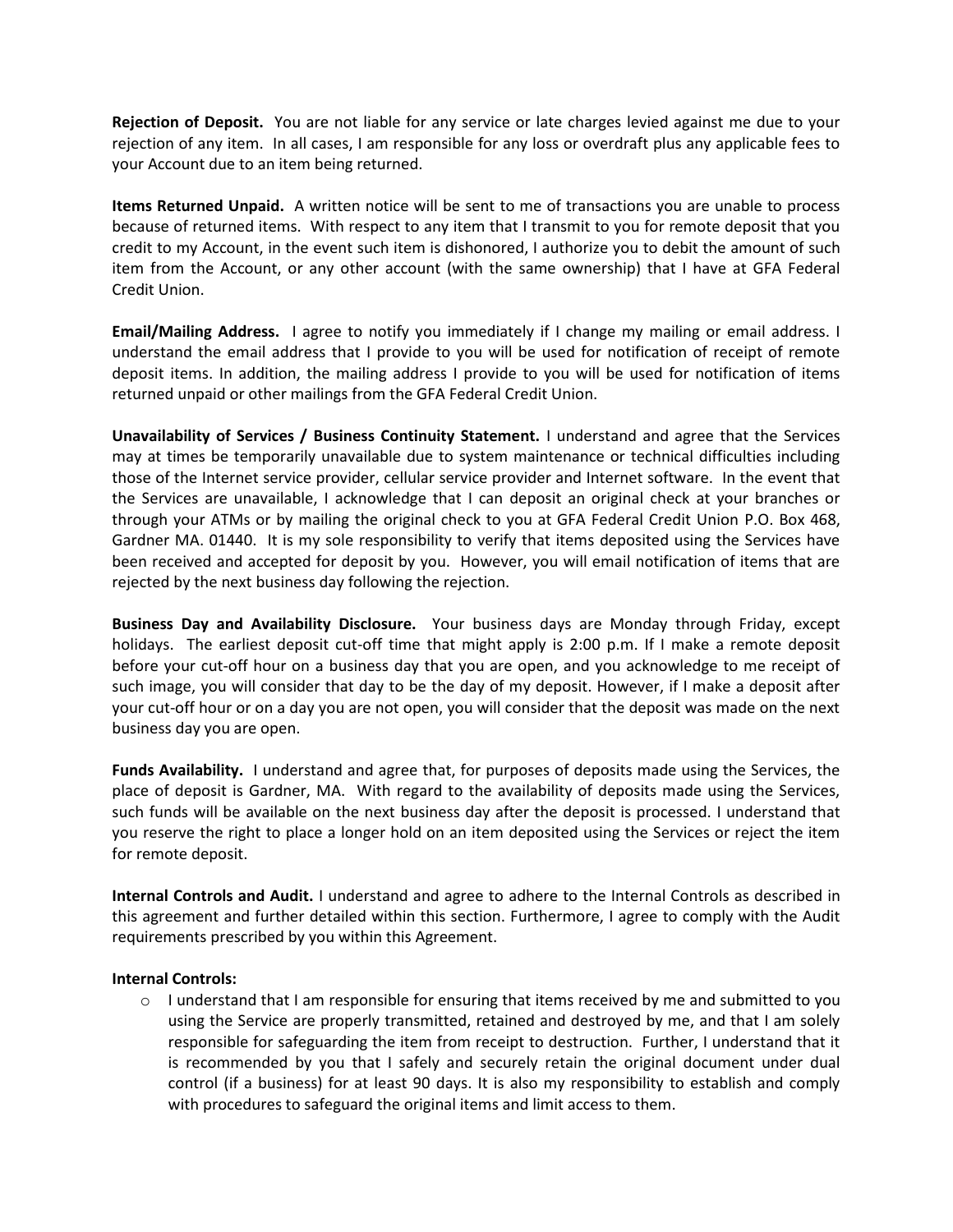- $\circ$  I understand that I am also responsible for establishing and complying with procedures to safeguard the systems involved with using this Service (such as proper patching and virus software) including the possible separation of duties involved with my use of this Service, as well as the use of complex passwords and user controls to avoid ID theft or Internal fraud. I also understand that it is recommended by you that the systems I use for this Service be separate from the systems I use for personal use, such as social networking or gaming sites, which could cause risks to my system. I further understand that you are not liable for any loss that occurs through the unauthorized use of the systems I use for this Service.
- $\circ$  I understand that you have performed a due diligence review on me or my business, prior to accepting my registration to use this Service and that you reserve the right to terminate this relationship at any time. Items that are required for me to use this Service include:
	- o I must be 18 years of age or older.
	- o I must be a member of GFA Federal Credit Union for at least 30 days prior to registering for this Service.
	- o I must have a valid email address.
	- $\circ$  I must have an active checking or savings account in good standing with you at the time my registration for this Service is accepted. Remote deposits into a passbook savings, IRA, or Term Share Certificate are not allowed.
	- $\circ$  If I am a business member, I may be required to provide information pertaining to the activities of my business. In addition, I understand that you may obtain a credit report on the principal owner of the business prior to allowing RDC access.

As an internal control, I understand that default limits have been established that may cause an item or deposit to require review at GFA's discretion.

#### **Audit:**

- $\circ$  I understand that if I am a business, I may have to produce documentation to you if requested, such as annual financial statements or information pertaining to the activities of my business. I will produce this documentation at your request and understand failure to provide such documentation may result in the termination of this Service.
- $\circ$  I understand that you will monitor and audit this Service in regards to ensuring that I am not submitting duplicate entries or committing any violations to set thresholds and also that you will review the number of returned items or rejected and corrected items that result from my use of this Service. I further understand that you may terminate the use of this Service based on the results of such audit.
- $\circ$  I understand that you may perform a site visit to my business (if applicable) to review the equipment used for this Service, or you may request from me information pertaining to the equipment used for this Service and the methods I use to secure such equipment.
- $\circ$  I understand that at your request I must provide to you imaged documents (or original documents if available) to facilitate investigations related to unusual transactions or poor quality transmissions, or to resolve disputes.

**Accountholder's Warranties .** I make the following warranties and representations with respect to each image of an original check I transmit to you utilizing the Services:

1) Each image of a check transmitted to you is a true and accurate rendition of the front and back of the original check, without any alteration, and the drawer of the check has no defense against payment of the check.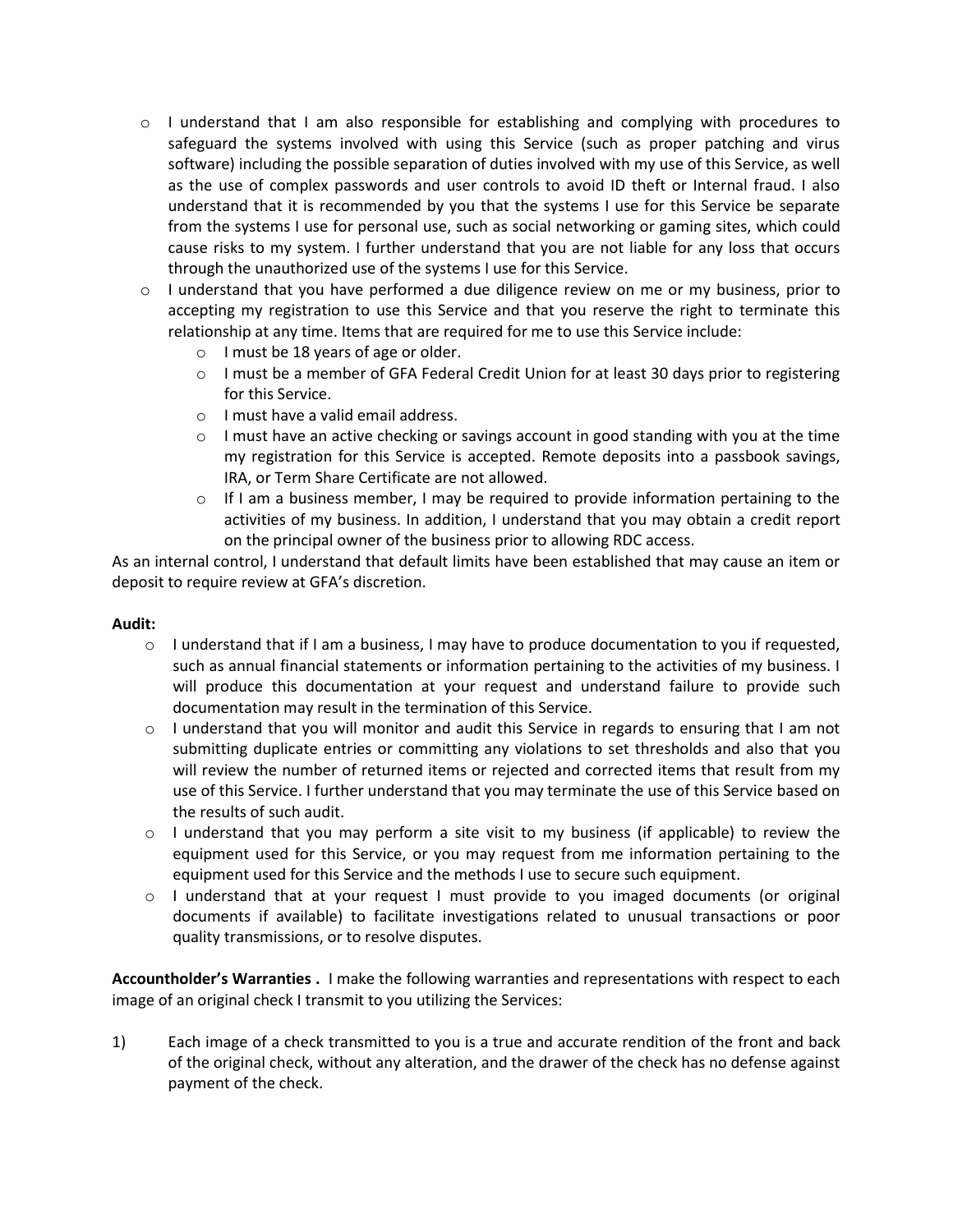- 2) The amount, the payee, signature(s), and endorsement(s) on the original check are legible, genuine, and accurate.
- 3) I will not deposit or otherwise endorse to a third party the original item (the original check) and no person will receive a transfer, presentment, or return of, or otherwise be charged for, the item (either the original item, or a paper or electronic representation of the original item) such that the person will be asked to make payment based on an item it has already paid.
- 4) Other than the digital image of an original check that I remotely deposit through your Services, there are no other duplicate images of the original check.
- 5) I have instituted procedures to ensure that each original check was authorized by the drawer in the amount stated on the original check and to the payee stated on the original check.
- 6) I am authorized to enforce each item transmitted or am authorized to obtain payment of each item on behalf of a person entitled to enforce such transmitted item.
- 7) The information I provided in my Application remains true and correct and in the event any such information changes, I will immediately notify you of the change.
- 8) I have not knowingly failed to communicate any material information to you.
- 9) I have possession of each original check deposited using the Services and no party will submit the original check for payment.
- 10) Files and images transmitted to you will contain no viruses or any other disabling features that may have an adverse impact on your network, data, or related systems.

**Storage of Original Checks.** I must securely store each original check. If I am using the Service to deposit items into an account in the name of a Business to which I am a party, I understand this means the original check(s) must be accessible only under dual control by my authorized personnel, and after I have endorsed and submitted a check to you through these services, the original item will be retained for at least 90 days in a secured manner. After such period expires, I will destroy the original check. I understand and agree that I am responsible for any loss caused by my failure to secure the original checks.

**Accountholder's Indemnification Obligation.** I understand and agree that I am required to indemnify you and hold you harmless against any and all claims, actions, damages, liabilities, costs, and expenses, including reasonable attorneys' fees and expenses arising from my use of the Services and/or breach of this Disclosure and Agreement. I understand and agree that this paragraph shall survive the termination of this Agreement.

**In Case of Errors**. In the event that I believe there has been an error with respect to any original check or image thereof transmitted to you for deposit or a breach of this Agreement, I will immediately contact you regarding such error or breach as set forth below.

| Telephone you at: | 978-632-2542                    |
|-------------------|---------------------------------|
| Or e-mail you at: | memberresourcecenter@gfafcu.com |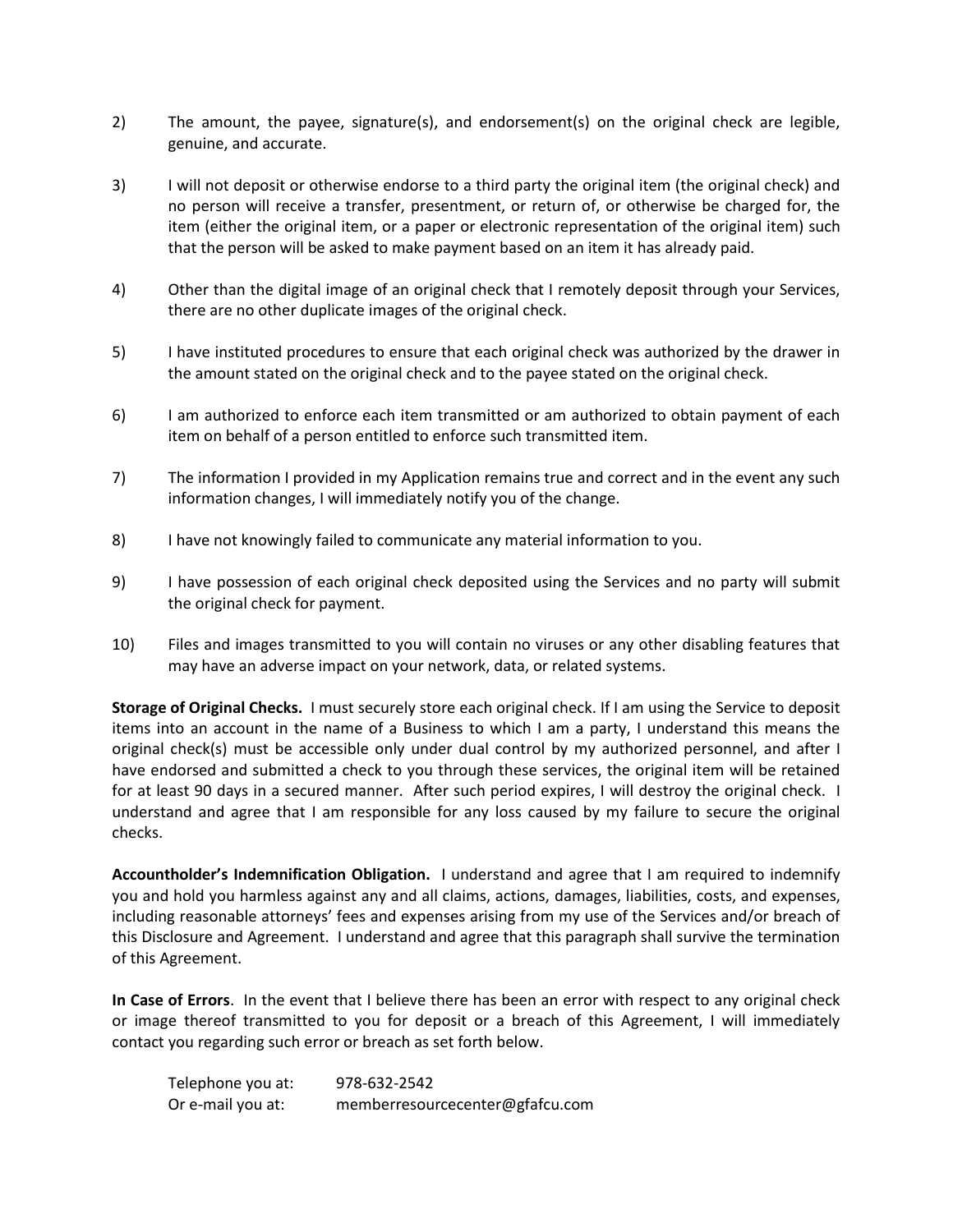**Limitation of Liability.** I understand and agree that you are not responsible for any indirect, consequential, punitive, or special damages or damages attributable to my breach of this Disclosure and Agreement.

Fees. There are no monthly or transaction fees associated with depositing checks through Remote Deposit Capture however, fees may be assessed by your Internet Service Provider. You agree to be responsible for any telephone, mobile or internet access charges incurred by you for remotely depositing checks through GFA's Remote Deposit Capture Service. All other account related fees can be found in our fee schedule.

We reserve the right to change the charges, fees or other terms described in GFA's Account Terms and Conditions, as well as terms described in this Agreement. When changes are made to any fees or charges, we will notify you through email or send a notice to you at the address shown on our records. The notice will be posted or sent at least thirty (30) days in advance of the effective date of any fee changes or of any stricter limitations. If such a change is made, and it can be disclosed without jeopardizing the security of the system, we will provide you with electronic or written notice within thirty (30) days after the change. As always, you may choose to accept or decline changes by continuing or discontinuing the account services to which these changes relate.

**Warranties.** I UNDERSTAND THAT THE GFA FEDERAL CREDIT UNION DOES NOT MAKE ANY WARRANTIES ON EQUIPMENT, HARDWARE, SOFTWARE OR INTERNET PROVIDER SERVICE, OR ANY PART OF THEM, EXPRESSED OR IMPLIED, INCLUDING, WITHOUT LIMITATION, ANY WARRANTIES OF MERCHANT ABILITY OR FITNESS FOR A PARTICULAR PURPOSE. THE GFA FEDERAL CREDIT UNION IS NOT RESPONSIBLE FOR ANY LOSS, INJURY OR DAMAGES, WHETHER DIRECT, INDIRECT, SPECIAL OR CONSEQUENTIAL, CAUSED BY THE INTERNET PROVIDER, ANY RELATED SOFTWARE, OR THE GFA FEDERAL CREDIT UNION'S USE OF ANY OF THEM OR ARISING IN ANY WAY FROM THE INSTALLATION, USE, OR MAINTENANCE OF MY PERSONAL COMPUTER HARDWARE, SOFTWARE, OR OTHER EQUIPMENT.

**Change in Terms**. You may change the terms and charges for the Services indicated in this Disclosure and Agreement by notifying me of such change in writing and may amend, modify, add to, or delete from this Disclosure and Agreement from time to time. My use of the Services after receipt of notification of any change by you constitutes my acceptance of the change.

**Termination of the Services**. I may, by written request, terminate the Services provided for in this Disclosure and Agreement. You may terminate my use of the Services at any time upon written notice. In the event of termination of the Services, I will remain liable for all transactions performed on my Account.

**Relationship to Other Disclosures**. The information in these Disclosures applies only to the Services described herein. Provisions in other disclosure documents, as may be revised from time to time, remain effective for all other aspects of the Account.

**Governing Law.** I understand and agree that this Disclosure and Agreement and all questions relating to its validity, interpretation, performance, and enforcement shall be governed by and construed in accordance with the internal laws of the Massachusetts, notwithstanding any conflict-of-laws doctrines of such state or other jurisdiction to the contrary. I also agree to submit to the personal jurisdiction of the courts of the Massachusetts.